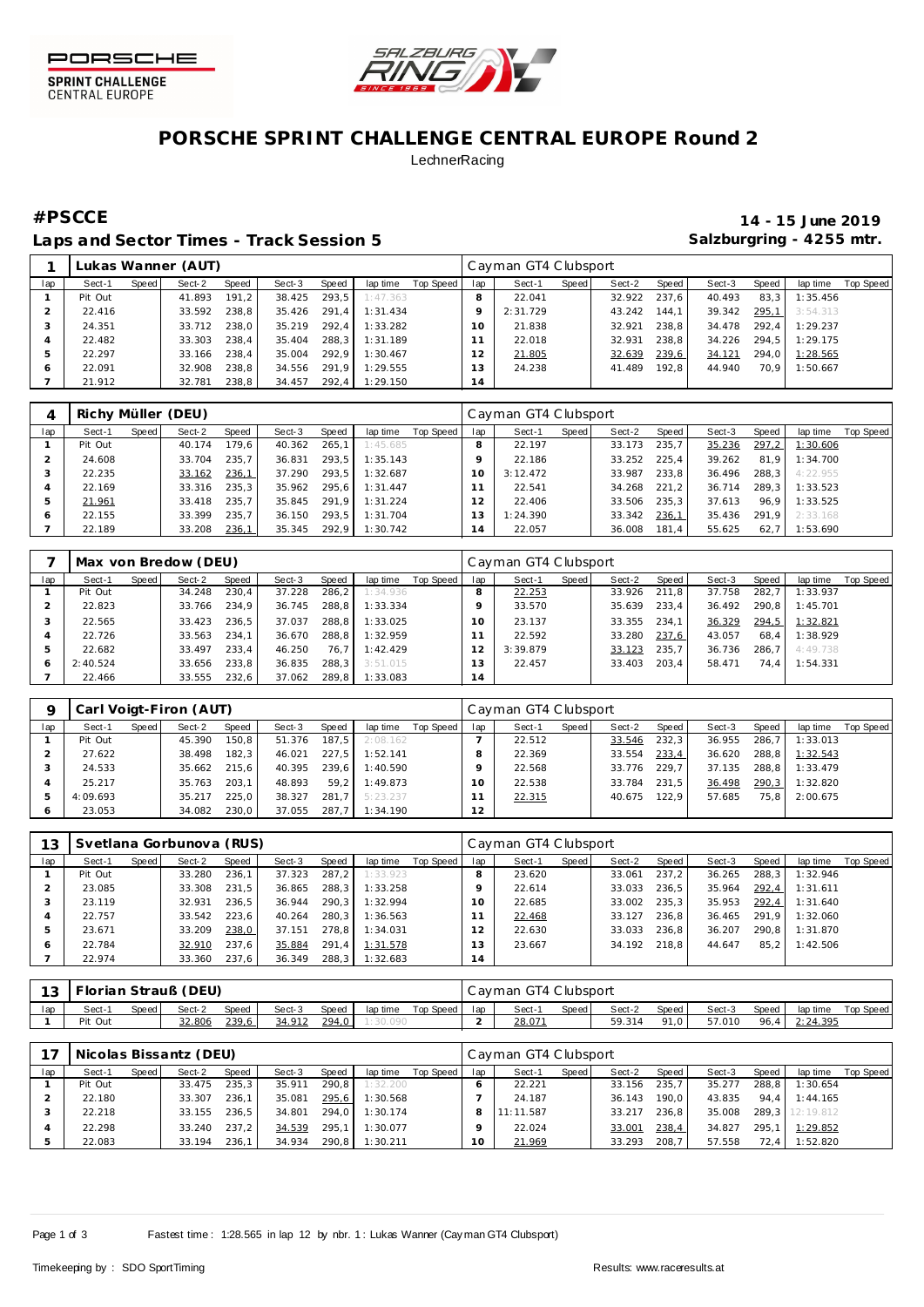



## **PORSCHE SPRINT CHALLENGE CENTRAL EUROPE Round 2 LechnerRacing**

Laps and Sector Times - Track Session 5 **Salzburgring - 4255 mtr.** And Salzburgring - 4255 mtr.

**#PSCCE 14 - 15 June 2019**

| 18  | José Hart (AUT) |       |        |       |        |        |          |           |         | Cayman GT4 Clubsport |       |        |         |        |       |          |           |
|-----|-----------------|-------|--------|-------|--------|--------|----------|-----------|---------|----------------------|-------|--------|---------|--------|-------|----------|-----------|
| lap | Sect-1          | Speed | Sect-2 | Speed | Sect-3 | Speed  | lap time | Top Speed | lap     | Sect-1               | Speed | Sect-2 | Speed ! | Sect-3 | Speed | lap time | Top Speed |
|     | Pit Out         |       | 35.049 | 225.4 | 37.749 | 277.9  | 1:40.773 |           | $\circ$ | 22.838               |       | 33.956 | 229.3   | 36.622 | 292,9 | 1:33.416 |           |
|     | 27.900          |       | 34.378 | 232,3 | 37.126 | 282.7  | 1:39.404 |           | 10      | 22.665               |       | 33.921 | 230.4   | 36.090 | 291.9 | 1:32.676 |           |
|     | 23.004          |       | 34.296 | 227.8 | 36.646 | 286, 2 | 1:33.946 |           |         | 22.704               |       | 34.638 | 230.0   | 35.870 | 291.4 | 1:33.212 |           |
|     | 22.942          |       | 33.962 | 227.5 | 36.419 | 286.7  | 1:33.323 |           | 12      | 22.361               |       | 33.420 | 231.5   | 36.272 | 289.3 | 1:32.053 |           |
| ь   | 22.864          |       | 33.552 | 228.6 | 35.724 | 292,9  | 1:32.140 |           | 13      | 22.987               |       | 33.861 | 231.1   | 36.375 | 290.8 | 1:33.223 |           |
| 6   | 26.400          |       | 34.089 | 230.4 | 36.505 | 288,8  | 1:36.994 |           | 14      | 22.547               |       | 34.321 | 231.9   | 36.358 | 290.8 | 1:33.226 |           |
|     | 23.194          |       | 33.993 | 232,3 | 36.070 | 292,9  | 1:33.257 |           | 15      | 22.729               |       | 46.109 | 136.4   | 58.293 | 74.6  | 2:07.131 |           |
| 8   | 22.816          |       | 33.669 | 231,5 | 36.450 | 288,8  | 1:32.935 |           | 16      |                      |       |        |         |        |       |          |           |

| 26  |         |       | Markus Sattler (DEU) |       |        |         |          |           |          | Cayman GT4 Clubsport |       |        |       |        |       |          |           |
|-----|---------|-------|----------------------|-------|--------|---------|----------|-----------|----------|----------------------|-------|--------|-------|--------|-------|----------|-----------|
| lap | Sect-1  | Speed | Sect-2               | Speed | Sect-3 | Speed   | lap time | Top Speed | lap      | Sect-1               | Speed | Sect-2 | Speed | Sect-3 | Speed | lap time | Top Speed |
|     | Pit Out |       | 34.519               | 234.5 | 36.442 | 289.8   | 1:36.891 |           |          | 22.623               |       | 33.791 | 237.2 | 37.729 | 121.9 | 1:34.143 |           |
|     | 25.956  |       | 33.263               | 236.8 | 35.122 | 292.4   | 1:34.341 |           |          | 2:30.994             |       | 35.033 | 234.1 | 35.094 | 294.0 | 3:41.121 |           |
|     | 22.002  |       | 32.888               | 237.2 | 34.858 | 290.8   | 1:29.748 |           | $\Omega$ | 21.934               |       | 33.216 | 236.8 | 35.385 | 290.8 | 1:30.535 |           |
| 4   | 21.987  |       | 33.068               | 237.6 | 35.865 | 284.7   | 1:30.920 |           |          | 21.884               |       | 33.280 | 236.5 | 34.739 | 294.0 | 1:29.903 |           |
|     | 22.012  |       | 33.245               | 236.8 | 37.456 | 281.3   | 1:32.713 |           |          | 21.667               |       | 33.090 | 237.2 | 34.537 | 293.5 | 1:29.294 |           |
| 6   | 22.206  |       | 33.218               | 234.5 | 34.929 | 292.4   | 1:30.353 |           | 13       | 21.952               |       | 33.145 | 236.5 | 39.079 | 102.0 | 1:34.176 |           |
|     | 21.892  |       | 33.359               | 235.7 | 34.707 | $291.4$ | 1:29.958 |           | 14       |                      |       |        |       |        |       |          |           |

| 28            |         |       | Freddy Kremer (DEU) |       |        |       |          |           |     | Cayman GT4 Clubsport |       |        |       |          |       |          |                  |
|---------------|---------|-------|---------------------|-------|--------|-------|----------|-----------|-----|----------------------|-------|--------|-------|----------|-------|----------|------------------|
| lap           | Sect-1  | Speed | Sect-2              | Speed | Sect-3 | Speed | lap time | Top Speed | lap | Sect-1               | Speed | Sect-2 | Speed | Sect-3   | Speed | lap time | <b>Top Speed</b> |
|               | Pit Out |       | 33.256              | 236.1 | 35.927 | 291.9 | 1:31.556 |           | 8   | 21.825               |       | 33.272 | 233.4 | 36.140   | 294.0 | 1:31.237 |                  |
|               | 21.836  |       | 32.933              | 237,2 | 35.727 | 295,6 | 1:30.496 |           |     | 22.209               |       | 33.339 | 234.5 | 35.748   | 291.9 | 1:31.296 |                  |
|               | 23.494  |       | 33.072              | 237,2 | 35.855 | 294.0 | 1:32.421 |           | 10  | 22.381               |       | 33.204 | 233.4 | 35.419   | 294.0 | 1:31.004 |                  |
|               | 22.489  |       | 33.217              | 224.3 | 37.118 | 292.4 | 1:32.824 |           |     | 21.934               |       | 33.041 | 233.8 | 35.518   | 294.0 | 1:30.493 |                  |
| $\mathcal{D}$ | 22.461  |       | 32.951              | 231.5 | 35.849 | 295.1 | 1:31.261 |           |     | 22.197               |       | 32.908 | 236.1 | 35.658   | 294.0 | 1:30.763 |                  |
| O             | 21.825  |       | 32.899              | 234.9 | 35.582 | 294.5 | 1:30.306 |           |     | 25.196               |       | 56.467 | 105.6 | 1:01.802 | 75.1  | 2:23.465 |                  |
|               | 21.918  |       | 32.936              | 235.3 | 35.506 | 295,6 | 1:30.360 |           | 14  |                      |       |        |       |          |       |          |                  |

| 28  | Georg Zoltan |       |        |              |        |       |          |           |     | Cayman GT4 Clubsport |       |        |       |        |       |          |           |
|-----|--------------|-------|--------|--------------|--------|-------|----------|-----------|-----|----------------------|-------|--------|-------|--------|-------|----------|-----------|
| lap | Sect-1       | Speed | Sect-2 | <b>Speed</b> | Sect-3 | Speed | lap time | Top Speed | lap | Sect-1               | Speed | Sect-2 | Speed | Sect-3 | Speed | lap time | Top Speed |
|     | Pit Out      |       | 41.575 | 193.5        | 40.901 | 281.7 | 1:49.317 |           |     | 22.258               |       | 33.407 | 234,9 | 42.894 | 77.4  | 1:38.559 |           |
|     | 23.279       |       | 33.577 | 234.5        | 36.885 | 290,8 | 1:33.741 |           |     |                      |       |        |       |        |       |          |           |

| 77      |         |       | Robert Sulma (NLD) |       |        |       |          |           |     | Cayman GT4 Clubsport |       |        |       |          |       |          |           |
|---------|---------|-------|--------------------|-------|--------|-------|----------|-----------|-----|----------------------|-------|--------|-------|----------|-------|----------|-----------|
| lap     | Sect-1  | Speed | Sect-2             | Speed | Sect-3 | Speed | lap time | Top Speed | lap | Sect-1               | Speed | Sect-2 | Speed | Sect-3   | Speed | lap time | Top Speed |
|         | Pit Out |       | 36.854             | 208.1 | 37.476 | 289.8 | 1:37.275 |           | 10  | 22.378               |       | 33.293 | 234.1 | 35.225   | 292.9 | 1:30.896 |           |
|         | 22.131  |       | 33.248             | 234.9 | 36.292 | 288.8 | 1:31.671 |           |     | 22.001               |       | 33.259 | 235.3 | 35.216   | 294.0 | 1:30.476 |           |
| 3       | 22.253  |       | 33.144             | 234.5 | 35.976 | 290.3 | 1:31.373 |           | 12  | 22.097               |       | 33.037 | 235,3 | 35.315   | 291.9 | 1:30.449 |           |
| 4       | 22.216  |       | 33.223             | 234.5 | 35.848 | 293.5 | 1:31.287 |           | 13  | 21.937               |       | 33.352 | 235.7 | 35.561   | 291.4 | 1:30.850 |           |
| 5       | 22.124  |       | 33.119             | 234.5 | 35.544 | 290.8 | 1:30.787 |           | 14  | 22.119               |       | 33.463 | 234.5 | 35.392   | 295,6 | 1:30.974 |           |
| Ô       | 22.148  |       | 33.126             | 234.1 | 35.632 | 293.5 | 1:30.906 |           | 15  | 22.113               |       | 33.439 | 235.7 | 35.247   | 294.0 | 1:30.799 |           |
|         | 22.016  |       | 33.393             | 234.5 | 36.047 | 288.3 | 1:31.456 |           | 6   | 21.965               |       | 33.197 | 236,5 | 34.948   | 291,9 | 1:30.110 |           |
| 8       | 22.512  |       | 33.385             | 233.4 | 35.564 | 294.0 | 1:31.461 |           | 17  | 22.078               |       | 33.204 | 228.6 | 1:02.972 | 90,4  | 1:58.254 |           |
| $\circ$ | 22.105  |       | 33.562             | 233.4 | 35.722 | 290.8 | 1:31.389 |           | 18  |                      |       |        |       |          |       |          |           |

| 80  | Jakob Schober (AUT) |       |        |       |        |       |          |           |     | Cayman GT4 Clubsport |       |              |       |          |       |                |           |  |  |
|-----|---------------------|-------|--------|-------|--------|-------|----------|-----------|-----|----------------------|-------|--------------|-------|----------|-------|----------------|-----------|--|--|
| lap | Sect-1              | Speed | Sect-2 | Speed | Sect-3 | Speed | lap time | Top Speed | lap | Sect-1               | Speed | Sect-2       | Speed | Sect-3   | Speed | lap time       | Top Speed |  |  |
|     | Pit Out             |       | 33.415 | 232.6 | 37.658 | 90.9  | 1:32.943 |           |     | 21.595               |       | 32.932       | 238,0 | 34.627   |       | 296,7 1:29.154 |           |  |  |
|     | 58.653              |       | 32.982 | 236,8 | 34.046 | 299,4 | 2:05.681 |           |     | 21.696               |       | 34.773 174.5 |       | 1:02.442 | 82.1  | 1:58.911       |           |  |  |

| 80  | homas EdI (AUT) |       |        |       |        |       |          |           |     | Cayman GT4 Clubsport |         |        |       |        |       |          |           |  |  |  |
|-----|-----------------|-------|--------|-------|--------|-------|----------|-----------|-----|----------------------|---------|--------|-------|--------|-------|----------|-----------|--|--|--|
| lap | Sect-1          | Speed | Sect-2 | Speed | Sect-3 | Speed | lap time | Top Speed | lap | Sect-1               | Speed I | Sect-2 | Speed | Sect-3 | Speed | lap time | Top Speed |  |  |  |
|     | Pit Out         |       | 36.060 | 232.3 | 38.104 | 288.8 | 1:38.554 |           |     | 23.403               |         | 33.969 | 237.2 | 35.321 | 295.6 | 1:32.693 |           |  |  |  |
|     | 22.502          |       | 33.468 | 236.5 | 35.885 | 293.5 | 1:31.855 |           |     | 21.759               |         | 32.915 | 238.8 | 35.913 | 290.3 | 1:30.587 |           |  |  |  |
|     | 21.933          |       | 32.785 | 238.0 | 35.524 | 294.5 | 1:30.242 |           |     | 21.832               |         | 32.960 | 236.5 | 34.965 | 296,7 | 1:29.757 |           |  |  |  |
|     | 21.934          |       | 33.036 | 238.4 | 35.651 | 296.2 | 1:30.621 |           |     | 22.146               |         | 32.993 | 234.5 | 40.213 | 73.8  | 1:35.352 |           |  |  |  |
|     | 21.844          |       | 32.830 | 238,8 | 36.887 | 276.5 | 1:31.561 |           | 10  |                      |         |        |       |        |       |          |           |  |  |  |